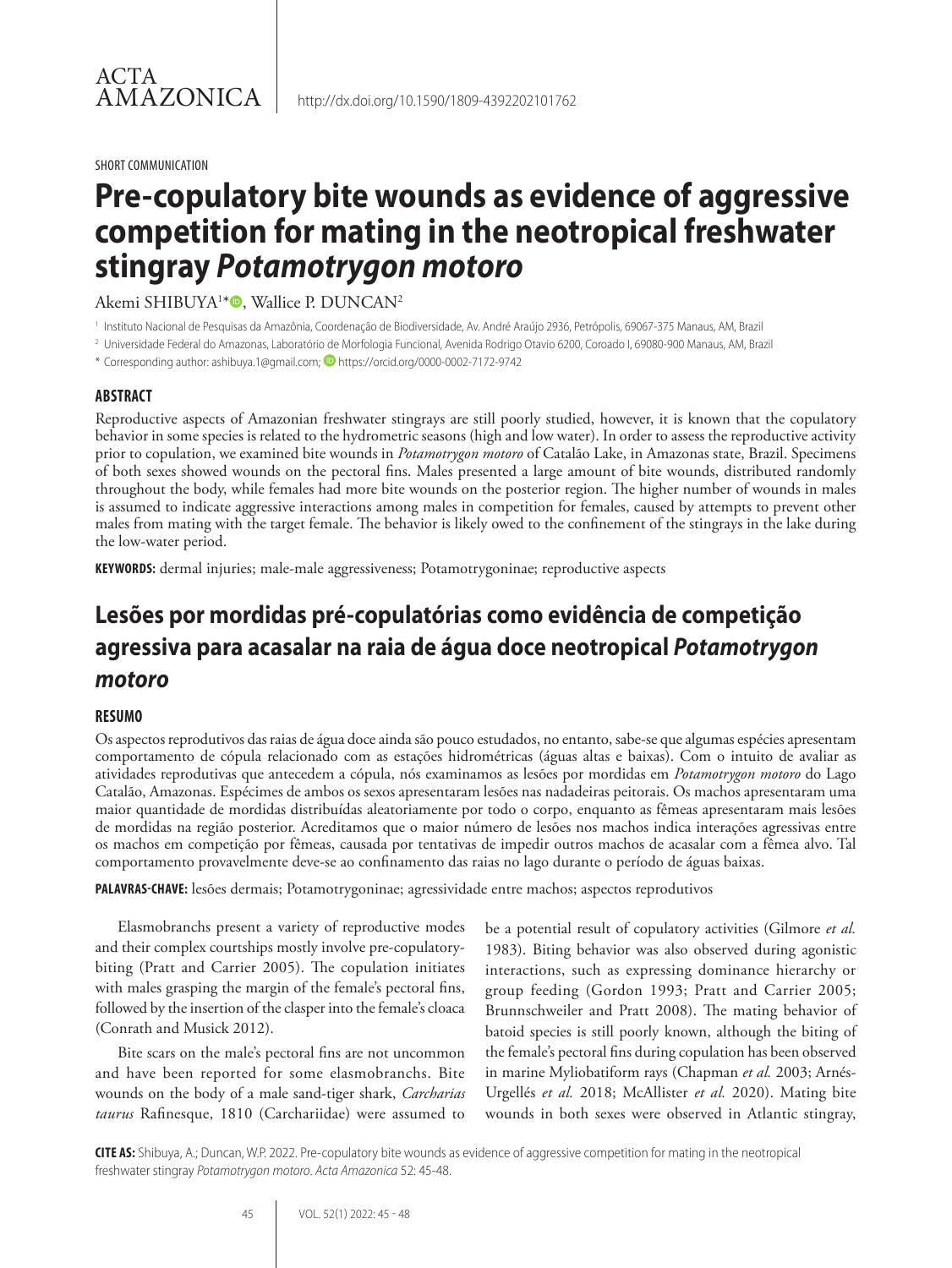*Hypanus sabinus* (Lesueur, 1824) (Dasyatidae), indicating that biting behavior among males may be relatively common for this species (Kajiura *et al.* 2000).

ACTA

AMAZONICA

Despite the paucity of data on reproductive aspects of neotropical freshwater stingrays, there is evidence that the mating of Potamotrygoninae species is driven by the hydrological pulse (Charvet-Almeida *et al.* 2005). Physical-chemical changes in water characteristics probably act as a trigger for the onset of the reproductive cycle in Potamotrygonin species during the rainy season, when river levels are high, so that copulatory and associated biting behaviors should also occur seasonally (Thorson *et al.* 1983). In the ocellate stingray, *Potamotrygon motoro* (Müller & Henle, 1841), however, the onset of mating occurs in the low water period (Charvet-Almeida *et al.* 2005). Here, we report the occurrence of bite wounds in *P. motoro* during the low-water season in an Amazonian floodplain lake and discuss their role as a pre-copulatory activity.

Two field collections were carried out in October 2014 and November 2015 (five days per month), in Catalão Lake (3°09'42.3"S, 59°54'55.4"W), a floodplain lake located at the confluence of the Solimões and Negro rivers, in the municipality of Iranduba, Amazonas state, Brazil. During fieldwork, the water in the lake was turbid and sediment-rich. The level of the Negro River measured at the port of Manaus (Porto de Manaus 2021), was 19.9 and 16.6 m (means values of the two five-day collection periods), respectively, in October 2014 and November 2015. The typical water level in the lake during the low-water season is between 17 and 19 m, while levels under 17 m occur in abnormally dry years (Bittencourt and Amadio 2007). In moderately or strongly dry years, Catalão Lake can maintain a narrow and shallow channel connecting to the Negro River or can become completely disconnected from the river (Röpke *et al.* 2018). During the low-water season of 2015, we observed that the connection between the lake and the main channel of the river was completely severed, trapping fishes inside the lake.

Stingrays were captured using bottom longlines over the muddy substrate. Species identification followed Loboda (2010). All specimens were euthanized with clove oil and the sex was determined macroscopically by direct observation of the claspers in males. Both dorsal and ventral sides of the disc were photographed for posterior identification of bite marks, but only the ventral surface was examined in detail, due to the lightly pigmented epidermis on the edge, which facilitates the visualization of wounds. Marks on the dorsal surface were not counted, to avoid overestimation. The ventral surface of the disc was divided into four quadrants to quantify the bite wounds: left and right anterior quadrants (from the rostral edge to the fifth branchial slits) and left and right posterior quadrants (from the fifth branchial slits to the posterior edge) (modified from Kajiura *et al*. 2000) (Figure 1). The wounds



**Figure 1**. Division of the ventral surface of the disc of *Potamotrygon motoro* for bite wound quantification.  $RA =$  right anterior;  $LA =$  left anterior;  $RP =$  right posterior; LP = left posterior.

were carefully examined to avoid mistaking with other marks, probably caused by litter and rocks present on the substrate.

We considered the following marks as evidence of bite wounds: (a) bite (the superficial triangular pattern of the stingray's teeth); (b) abrasion (epidermis wear with pigmentation loss caused by a deep dental mark); and (c) excision wound (loss of tissue of the disc edge due to extremely strong biting). The categorizations followed Kajiura *et al.* (2000). Only recent bite wounds were considered, i.e., those which could be clearly identified as bites and abrasion marks. We considered only excision wounds that were not completely healed. According to Kajiura *et al.* (2000), dermal wounds on *H. sabinus* in captivity were completely healed within two weeks. Small and dubious excisions were not considered, as fishermen from a nearby riverside community frequently capture stingrays as bycatch and return most of them to the water. In addition, typical excisions caused by bites of piranhas (*Serrasalmus* spp.) or trairas (*Hoplias malabaricus* (Bloch, 1794)) were not counted. A chi-square test was applied to test the association between number and type of wounds with sex ( $P \leq 0.05$ ).

The specimens were collected with permission of Instituto Chico Mendes de Conservação da Biodiversidade - ICMBio (SISBIO license # 22055/2012) and in accordance with the Ethical Committee of Animal Experimentation (CEUA-UFAM authorization protocol # 070/2012).

We collected 20 individuals of *P. motoro* (nine females, disc width between 25.5 and 50.0 cm; 11 males, disk width 25.0 – 48.0 cm). Ten specimens (four females and six males) had bite wounds on the surface of the pectoral fins (Figure 2; Table 1). Bite, abrasion and excision wounds were observed in both sexes, with higher numbers in males (Table 1), independently of the body quadrant (Figure 3). Despite the higher numbers in males, there was no significant difference between the sexes in the number of wounds per body quadrant ( $\chi^2$  = 4.29; p = 0.23) or types of wounds ( $\chi^2$  = 1.08; p = 0.58). Bite overlaps were observed in most male specimens, especially those with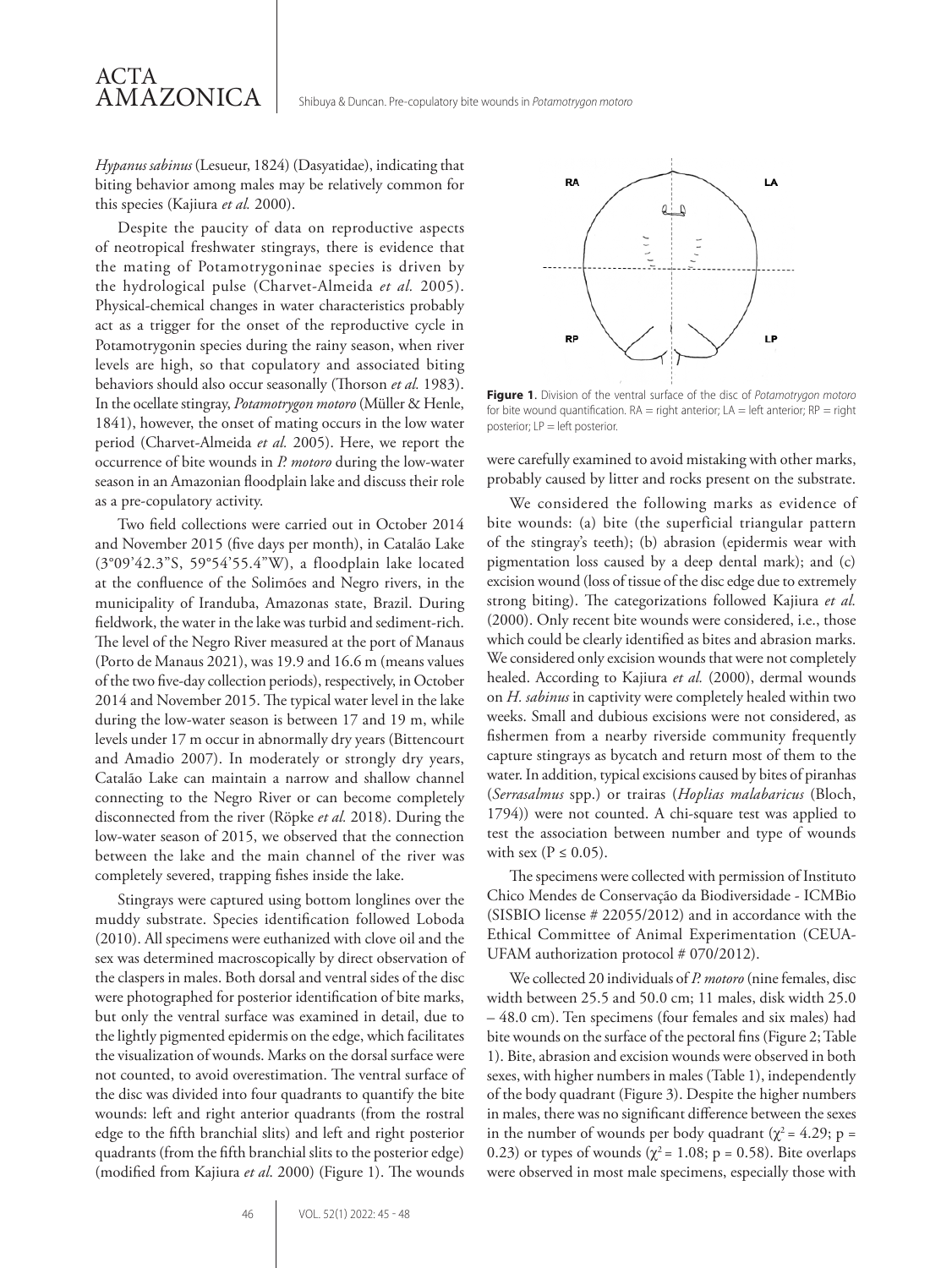### ACTA AMAZONICA

Shibuya & Duncan. Pre-copulatory bite wounds in *Potamotrygon motoro*



**Figure 2.** Bite wounds observed on the ventral surface of *Potamotrygon motoro*. A – bite; B – abrasion; C – excision, indicated by the dashed arrow; D – bite overlap



Figure 3. Total number of wounds (mean and standard deviation of bites, abrasions and excisions) on four females and six males of *Potamotrygon motoro*  per body quadrant. RA: right anterior; LA: left anterior; RP: right posterior and; LP: left posterior. This figure is in color in the electronic version.

**Table 1**. Single bites, multiple (overlapping) bites, abrasions and excisions observed on the pectoral fins of females and males of *Potamotrygon motoro* in Catalão Lake (Amazonas, Brazil). Values are the mean  $\pm$  standard deviation, followed by the range. N = number of individuals.

| Sex            | N | Single bites            | Multiple (overlapping) bites | <b>Abrasions</b>     | <b>Excisions</b>     | Total number of wounds |
|----------------|---|-------------------------|------------------------------|----------------------|----------------------|------------------------|
| <b>Females</b> |   | $8.5 \pm 11.8$ (2 - 22) |                              | $2.4 \pm 2.1(1 - 6)$ | $2.0 \pm 1.3(1 - 2)$ | 48                     |
| Males          |   | $21.3 \pm 2.9(4 - 24)$  | $4.0 \pm 7.7(1 - 5)$         | $2.5 \pm 1.7(1 - 2)$ | $4.2 \pm 1.9(2 - 5)$ | 128                    |

multiple dental marks (Figure 2d). Only two males had bites on the pelvic fins (one wound each).

indicated by arrows. Scale bar = 1 cm. This figure is in color in the electronic version.

The high number of bite wounds on the posterior quadrants compared to the anterior quadrants of females agrees with previous findings that males grasp the females near the cloaca during pre-copulatory behavior (Chapman *et al*. 2003; Arnés-Urgellés *et al*. 2018; McAllister *et al.* 2020). The large number of wounds on the posterior disc edge might be related to the possible release of pheromones through the females' cloaca during the reproductive season, as males are not able to visually discriminate females (Kajiura *et al.* 2000). The copulation probably also is mediated by other sensory systems, such as the electrosensory ampullae of Lorenzini, which needs to be further investigated (Tricas *et al.* 1995).

The high number of bite wounds in males of *P. motoro* in Catalão Lake may have a different explanation from those presented in previous studies on agonistic interactions in elasmobranchs (Gordon 1993; Pratt and Carrier 2005). During the transition from the period of receding to low water, stingrays remain in the lake, probably due to the increase in prey abundance (A. Shibuya, unpubl. data). During the low-water period, when the connection to the river is restricted or severed, the confinement likely leads to competition for females during the reproductive season. Although other agonistic male-male interactions have been previously described for elasmobranchs, such as dominance hierarchy and feeding behavior in group (*e.g.* Brunnschweiler and Pratt 2008), our observations are probably related to copulatory behavior, as *P. motoro* reproduces in the low-water period (Charvet-Almeida *et al.* 2005). A pregnant female was collected in 2014, which also indicates that they were in reproduction. The random distribution of bite wounds on the anterior and posterior quadrants of males indicates aggressive male-male interactions in competition to copulate with females. This behavior was observed in *Hypanus sabinus*  (Dasyatidae) by Kajiura *et al.* (2000), who proposed that ovulation may influence the high occurrence of wounds related to competition during the mating season.

The lack of connection between the lake and the river in 2015 confined individuals of *P. motoro* in a limited space during the low-water period, trapping them in the lake until rising water. Thus, this temporary limitation likely led to aggressive interactions during the reproductive period. Furthermore, it is likely that the turbidity of the water in Catalão Lake prevents the visual identification of sexual partners in *P. motoro*, reinforcing the possibility that the release of pheromones by females during ovulation could trigger the copulatory behavior.

Though non-significant, the observed tendency of overall higher number of bite wounds, and of more excision